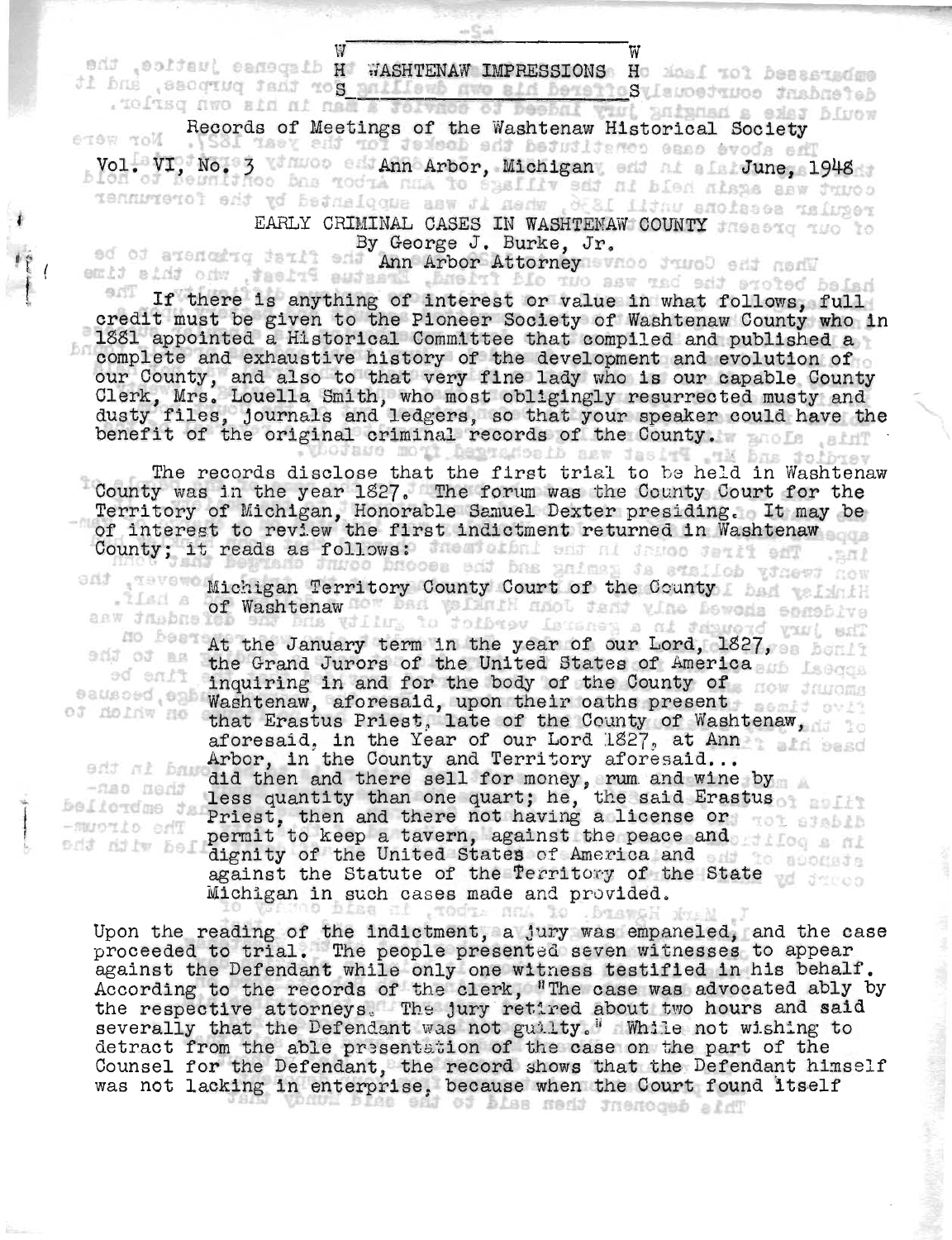embarassed for lack of accomodations in which to dispense justice, the defendant courteously offered his own dwelling for that purpose, and it would take a hanging jury indeed to convict a man in his own parlor.

The above case constituted the docket for the year 1827. Nor were there any trials in the year 1828. In 1829 the county territorial court was again held in the village of Ann Arbor and continued to hold regular sessions until 1836, when it was supplanted by the forerunner of our present Circuit Court. WI BEBAD JAWINDHO YUHAH

When the Court convened in 1829, one of the first primners to be haled before the bar was our old friend, Erastus Priest, who this time had managed to get himself in a little more serious difficulty. The indictment charged that he had committed assault and battery upon a fellow citizen. Mr. Priest, no doubt remembering his singular success on his previous appearance, demanded a jury trial and was promtly found guilty. Needless to add that on this occasion the trial was not held in his home. It appeared, however, that sentence imposing a twenty guilty. Weedless to add that on this occasion the trial was not hele.<br>In his home. It appeared, however, that sentence imposing a twenty<br>dollar fine was imposed while Defendant was out of the Court room. This, along with other alleged errors, resulted in a reversal of the verdict and Mr. Priest was discharged from custody.

One of the first cases to be brought in the name of the people of the State of Michigan might be of some interest to the Society. It appears that in  $18\overline{3}6$  one John Hingkley was indicted on a charge of gaming. The first count in the indictment charged that John Hinkley had won twenty dollars at gaming and the second count charged that John Hinkley had lost twenty dollars at gaming. At the trial, however, the evidence showed only that John Hinkley had won a dollar and a half. The jury brought in a general verdict of guilty and the defendant was fined seven dollars and a half. This verdict also was reversed on appeal due to the fact that the jury did not make a finding as to the amount won and the statute of that period provided that the fine be five times the amount of the winnings. Thus the learned judge, because of the jury's failure to find the amount won, had no figure on which. to base his fine. Is . [S&I bral two to teel ed al . bissecola

A most unusual case of assault and battery is to be found in the files for the year  $1836$ . It appears that one Edward Mundy, then candidate for the office of Lieutenant Governor, became somewhat embroiled in a political argument with one Mark Howard of this city. The circumstances of the incident are well related in an affidavit filed with the court by Mark Howard, as follows: The student and femines

I, Mark Howard, of Ann arbor, in said county of sass edi ha lawful age being duly sworn depose and say that un the 12th day of September last at the Washtenaw on the 12th day of September last at the Washtenaw house in said Ann Arbor, it being an election day wo with bot your deponent was conversing with Bob Statford on Blass and your deponent was conversing with bob beacters on of all of the truth of the position your deponent had assumed when Edward Mundy interfered and said that Latoves literald the remark of your deponent was a lie" without any provocation whatsoever from your deponent. 92 This deponent then said to the said Mundy that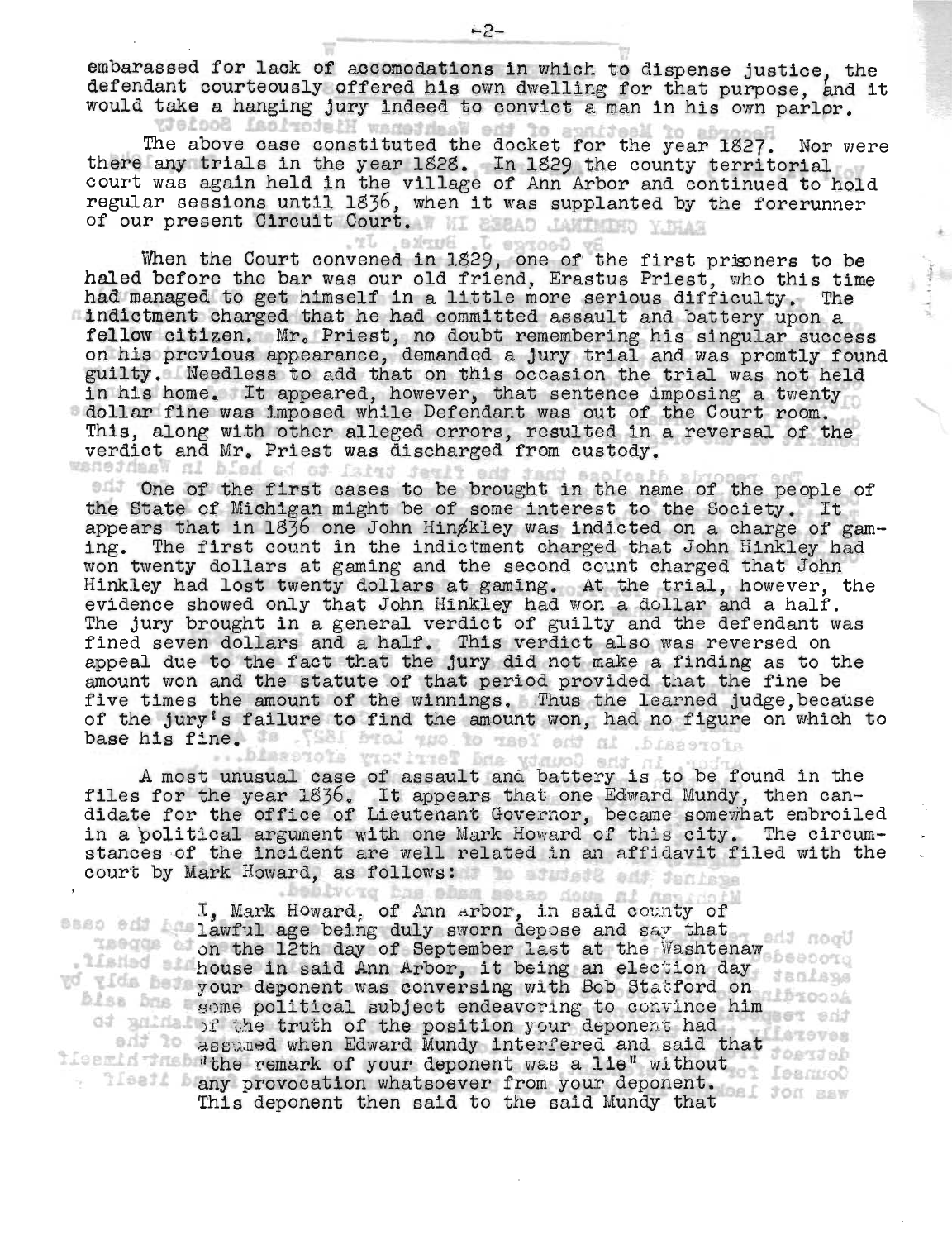If Edward Mundy the second officer of the state II Laward Mundy the second offlicer of the state<br>rould barter away the best interests of the State would barter away the best interests of the State of Michigan he would be no better than a Benedict Arnold" Upon which the said Mundy declared that ó. if your deponent repeated that remark he would i your deponent repeated that remark he would<br>ick him. Your deponent immediately repeated the remark and the said Mundy violently repeated the temperature of the said Mundy violently kicked the ven deponent and publicly abused him in the barroom of said house and this deponent further says that several persons belonging to the said Washtenaw bos House disapproved of the course pursued by the ouse disapproved of the course pursued by the<br>aid Mundy and approved of your deponent's conduct. ald Mundy and approved of your<br>..further deponent saith not.

 $-3-$ 

It appears that Mundy paid a five dollar fine but the record fails to reveal whether he pleaded guilty or was given a trial, although in my humble opinion Mundy probably pleaded guilty, because on the facts as stated by the complaining witness it seems almost inconceivable that he would have been adjudged guilty by a jury.

During the first fifteen years that Courts were in operation there were remarkably few crimes of a violent or vicious nature. Most of the indictments contain charges of simple larceny, assault and battery, drunkenness, and such crimes of a less serious nature. However, in<br>1843, Washtenaw County had its first murder. Patrick Dunn was shot in the heart by a neighbor while on his way to work. It appears that the parties had been quarelling for some time and that Dunn was a complaining witness against the defendant, Chorr, in an assault and battery action then pending. The murder was undoubtedly premeditated and Chorr was brought to trial in the following November, and found guilty YS of Murder in the first degree. Chorr was sentenced to hang, and the militia was requested to send a detachment to attend the execution, illitia was requested to send a detacnment to attend the execution,<br>uit in the words of the history, "they were not needed, for a few days ut in the words of the history, "they were not heeded, for a few<br>fter the sentence Chorr escaped and was never again heard from."

bna af Another fourteen years elapsed before Washtenaw County was again the scene of violent death and oddly enough, the year 1857 was an unne scene or violent death and oddly enough, the year 1857 was an un-<br>sually bloody one for the county, as four murders were committed in isually bloody one for the county, as four murders were committed in<br>hat year. In February of that year one Simon Holden was walking to his home after returning from Detroit by train when he was waylaid by is home after returning from Detroit by train when he was waylaid b<br>wo men who demanded his money. He refused to surrender it and was wo men who demanded his money. He refused to surrender it and was<br>'atally wounded. Robert Fuller and Frank Walker were apprehended and atally wounded. Hobert Fuller and Frank Walker were apprehended and<br>ndicted. They were tried before a jury and found guilty of murder in ndicted. They were tried before a jury and found guilty of murder in<br>he first degree and sentenced to life imprisonment. They were taken ne first degree and sentenced to life imprisonment. They were take<br>o the penitentiary, but a year later they were returned to the Ann o the penitentiary, but a year later they were returned to the Ann<br>rbor iail, inasmuch as the Supreme Court had ordered a new trial, rbor jail, inasmuch as the Supreme Court had ordered a new trial,<br>but, as in the case of Chorr, the first murderer in the County, they But, as in the case of Chorr, the first murderer in the County, they found no difficulty in escaping and they were never recaptured.

This year also can be remembered for the commission of two of the mis year also can be remembered for the commission of two of the remembered for the commission of two of the h most brutal murders in the history of our County. A Mrs. Henrietta<br>Wagner and her three-year-old son were found dead in bed, having been beaten to death with a hatchet, by Mr. Wagner. A coronor's inquest was eaten to death with a hatchet, by mr. wagner. A coronor's inquest was<br>leld, and you might be interested in the Coronor's report as set forth eld, and you might be interested in t.<br>n the history. It reads as follows: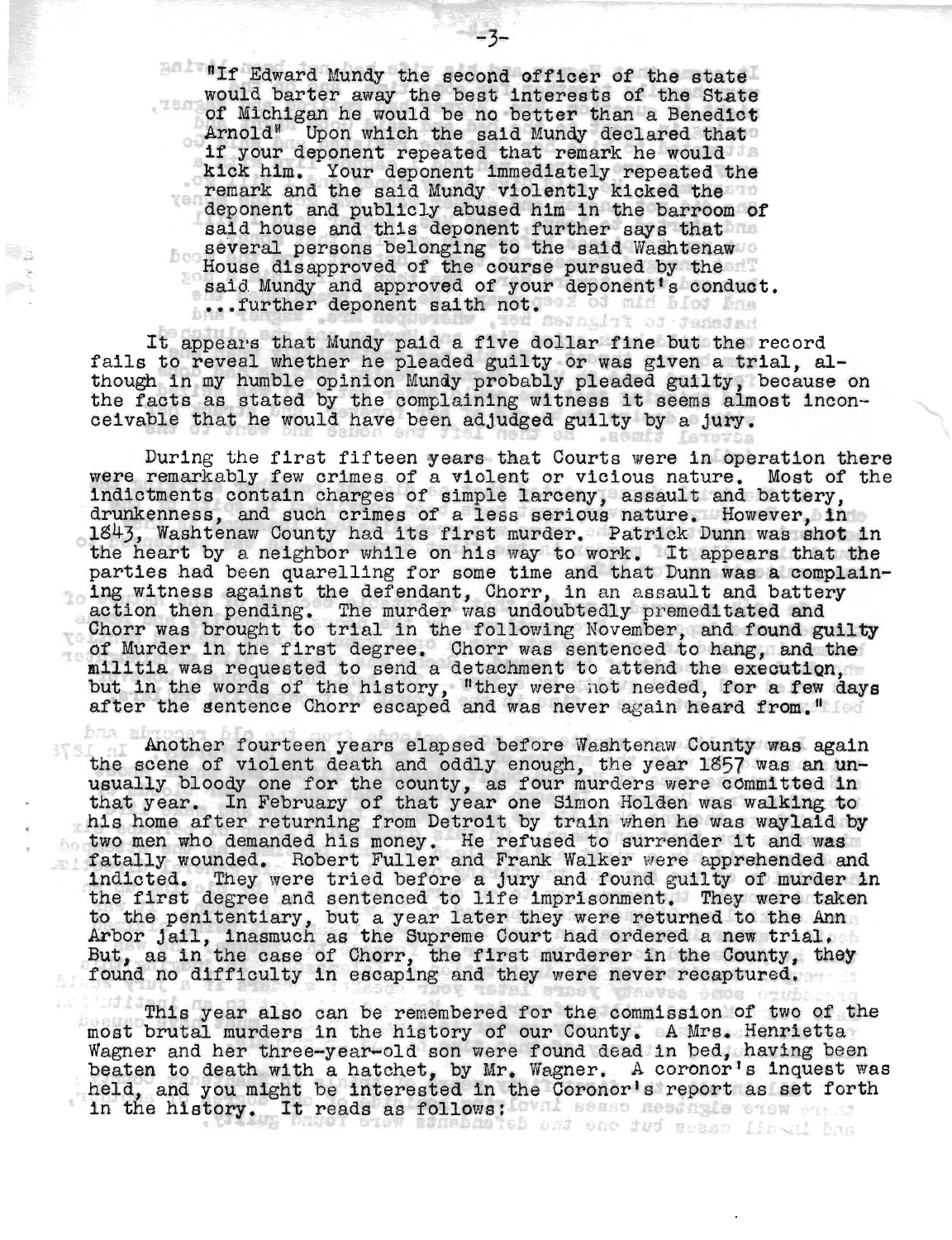It seems that Wagner and his wife had not been living very happily together for some time, and on the night in question, Mrs. Wagner had retired and Wagner, coming in, went to the bed and said Good Night and attempted to kiss her, but she resisted and said Go away, you are a crazy man and I cannot live with a crazy man. He said Give me my money and I will go. She did not answer and Wagner went and got the money and started to leave, when Mrs. Wagner said I will cut you to pieces before you go with that money. That enraged Wagner who took a hatchet from the wood box and went toward her. She then cailed him a dog and told him to keep away. He then brandished the hatchet to frighten her, whereupon Mrs. Wagner and the child both cried Fire and Murder and she clutched him by the throat. He hit her accidentally when she fell and said Oh My. Wagner, seeing what he had done -noon! Seeand thinking that she could never get well was seized with a desire to be rid of her forever, and struck her several times. He then left the house and went to the During the first fifteen years that Courts were inlining reston there

 $-4-$  .

add the trial Wagner stated that he did not remember striking the ohild. The jury, however, must have been convinced in spite of the ~oronor ' s report that the crime was premeditated, inasmuch as. they found him guilty of murder in the first degree and he was sentenced to the penitentiary for life. The fight and in the most had actived

In 1864 occurred a murder that is notable because of the nature of the sentence imposed. Two gentlemen by the names of Bentley and Roche became involved in an argument over a card game. Roche stabbed Bentley who died as a result of the wound. Roche was charged with manslaughter and tried and found guilty by a jury. The sentence imposed, however, believe it or not, was a fine in the amount of twenty-five dollars.

I would like to recite one more episode from the old records and this has to do with the murder of a man by the name of  $O^{1}$ Grady. In 1878 this has to do with the murder of a man by the hame of O'Grady. In I<br>a Negro by the name of Morand built himself a little mud shack about a wegro by the hame of morand built himself a little mud shack about<br>two miles from Dexter. It soon developed that the younger bloods of the village thought that it was great sport to go out and make life miserable for that gentleman. On this occasion a group of perhaps six or seven paid him a visit and indulged :in such pastimes as the attemped  $\blacksquare$  demolition of the hut and the firing of a rifle in his general direction, Morand brought; the horseplay to an abrupi: condition by picking up an acrand prought the horseplay to an aprupe condidered by plexing up an acre in the mass of the mass and killing O'Grady who happened to be within his reach. It was axe and killing Overady who happened to be widned mis reach. It was<br>decided after investigation that Morand was insane. it being claimed nat he professed to have the power to foresee the future. He was thereupon committed to the institution at Kalamazou. In judging this procedure some seventy years later your speaker worders if a jury would have found Morand guilty of murder. May be committed to an institution for the insane was the only answer to a problem that must have caused the prosecuting attorney of that time no end of trouble.

All in all., the first fifty years of trials in Washtenaw County there were eighteen cases involving homicide of one degree or another, and in all cases but one the defendants were found guilty.